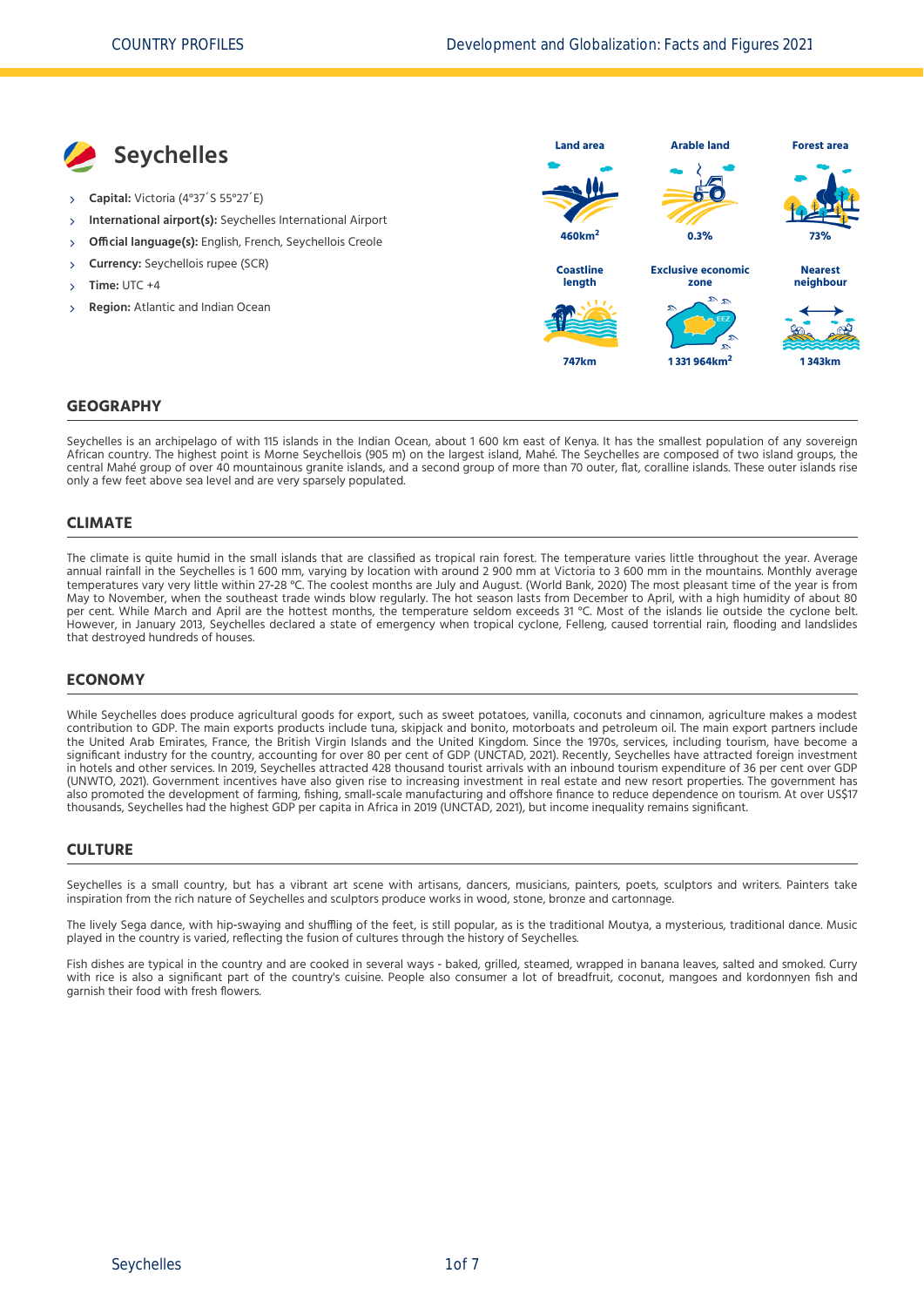### **ECONOMIC TRENDS**



Seychelles 2 of 7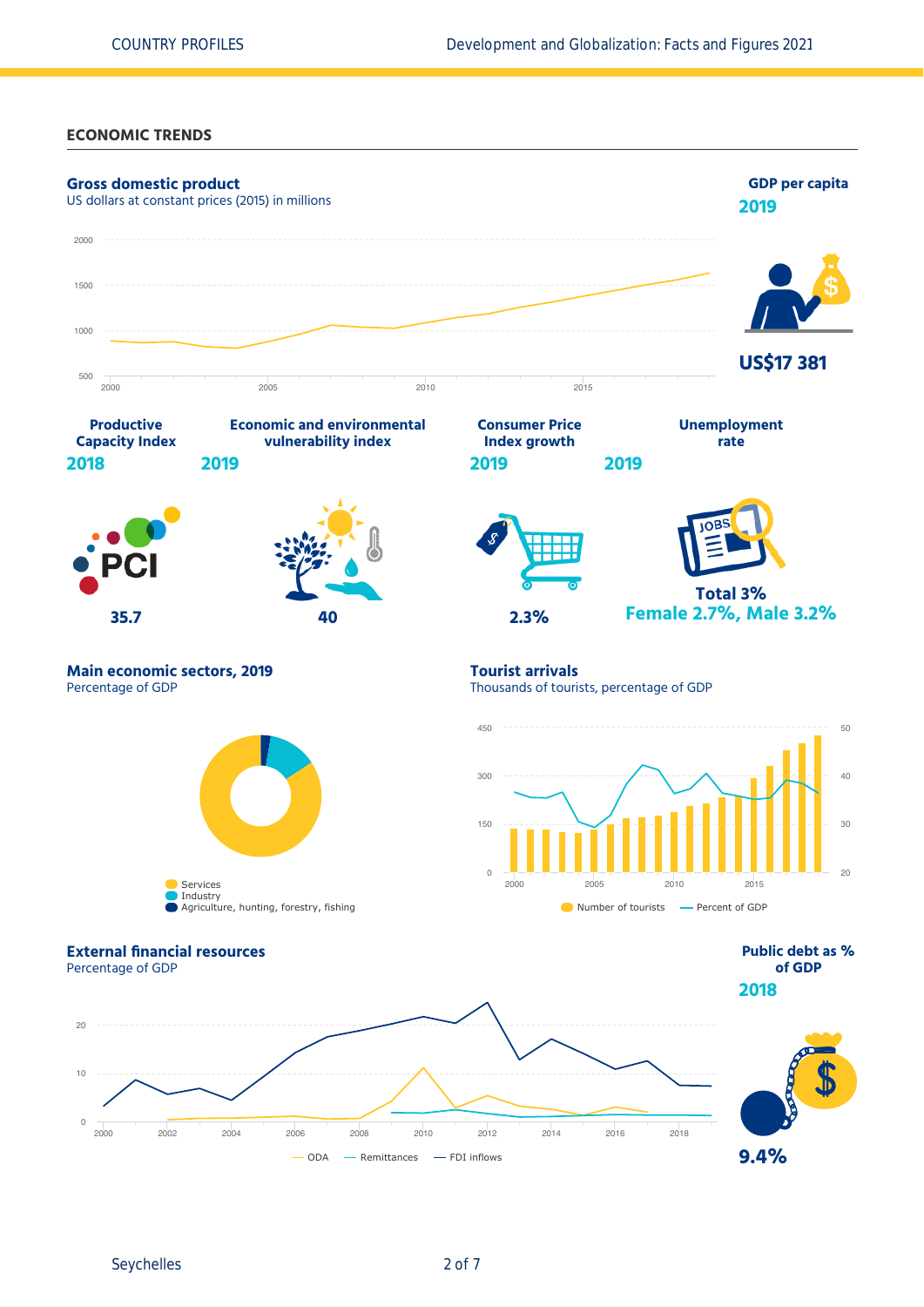### **MARITIME TRANSPORT**

### **Fleet size**

# Number of ships

| Ship type            | 2011 | 2019 |
|----------------------|------|------|
| <b>Total fleet</b>   | 1407 | 1407 |
| Oil tankers          | 264  | 266  |
| <b>Bulk carriers</b> | 311  | 333  |
| General cargo        | 161  | 77   |
| Container ships      | 52   | 49   |
| Other types of ships | 619  | 682  |

| <b>Indicators</b>            | 2019          | <b>SIDS Ranking</b> |
|------------------------------|---------------|---------------------|
| Number of port calls         | 335           | 23                  |
| Median time in port (days)   | $\mathcal{P}$ | 4                   |
| Average age of vessels       | 20            | 9                   |
| Average size (GT) of vessels | 21 026        | 16                  |



**Container port throuput**

# **Bilateral connectivity index, 2019**

Top 5 partners



### **Liner shipping connectivity index** Maximum China Q1 2006=100

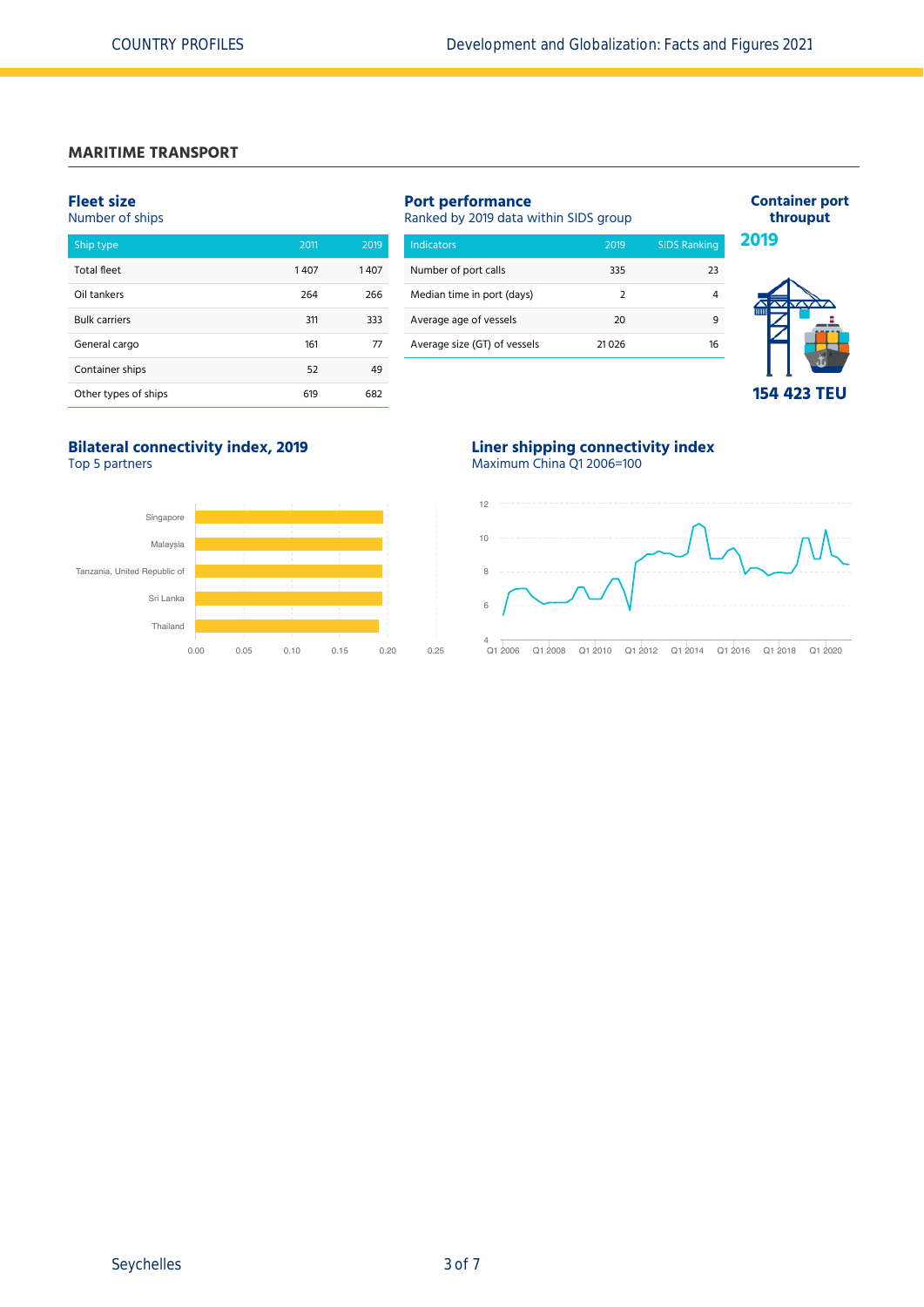## **POPULATION**

### **Total population**

Thousands of people, share of urban population



# **Population development indicators**

| <b>Indicators</b>                             | Period | Value |
|-----------------------------------------------|--------|-------|
| Poverty headcount (% of population)           | 2018   | 0.5   |
| Human development index                       | 2018   | 0.8   |
| Human assets index                            | 2020   | 93    |
| Adult literacy rate (15+ years, both sexes %) |        |       |
| Gender inequality index                       |        |       |



**per km<sup>2</sup>**



# **Age structure by gender, 2019**

Percentage of total population

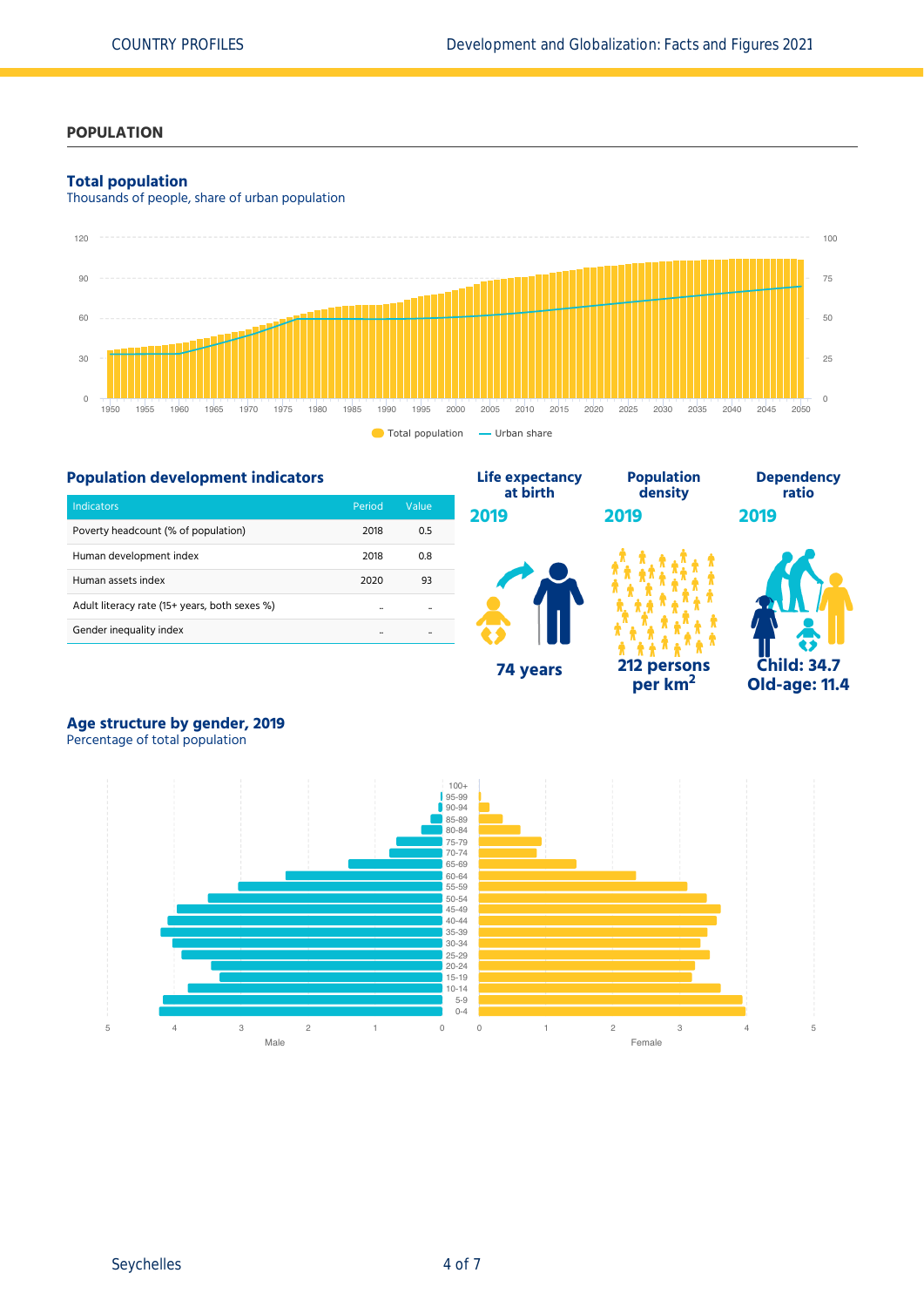# **INTERNATIONAL TRADE**

# **Merchandise and services trade**

US dollars in millions

| <b>Indicators</b>   | 2005 | 2010 | 2015 | 2019 | 2019 (% of GDP) |
|---------------------|------|------|------|------|-----------------|
| Merchandise exports | 340  | 400  | 415  | 518  | 30.5            |
| Merchandise imports | 675  | 984  | 991  | 1167 | 68.7            |
| Services exports    | 370  | 441  | 848  | 1123 | 66.1            |
| Services imports    | 240  | 266  | 498  | 682  | 40.1            |
|                     |      |      |      |      |                 |



# **Top 5 partners in merchandise trade, 2019**

Exports in millions US dollars



### **Merchandise exports by product group, 2019**

# **Agricultural raw materials** All food items Fuels Manufactured goods Ores, metals, precious stones and non-monetary gold

### **Services exports by category, 2019**

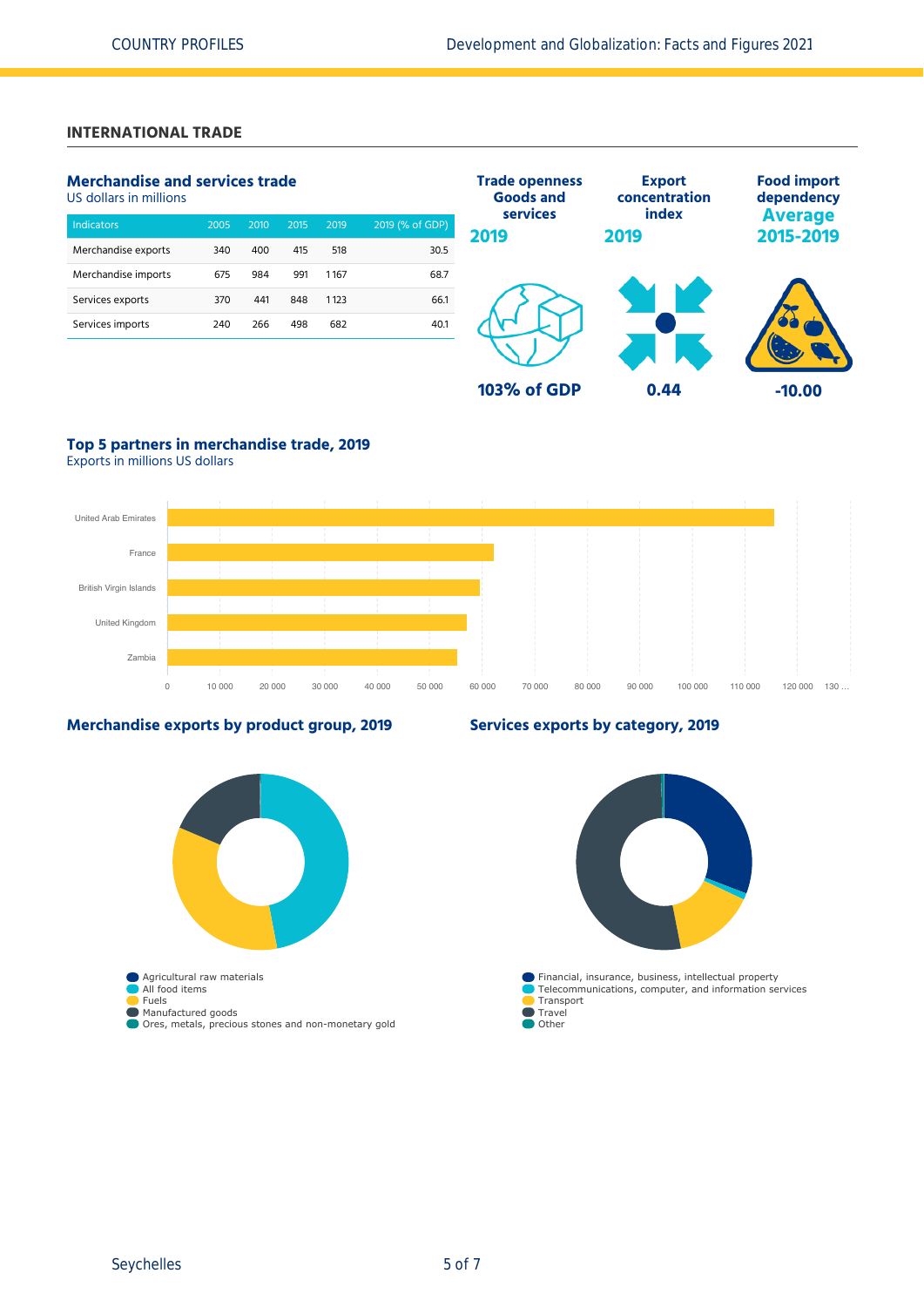### **ENVIRONMENT**



### **INFORMATION AND COMMUNICATIONS TECHNOLOGY**